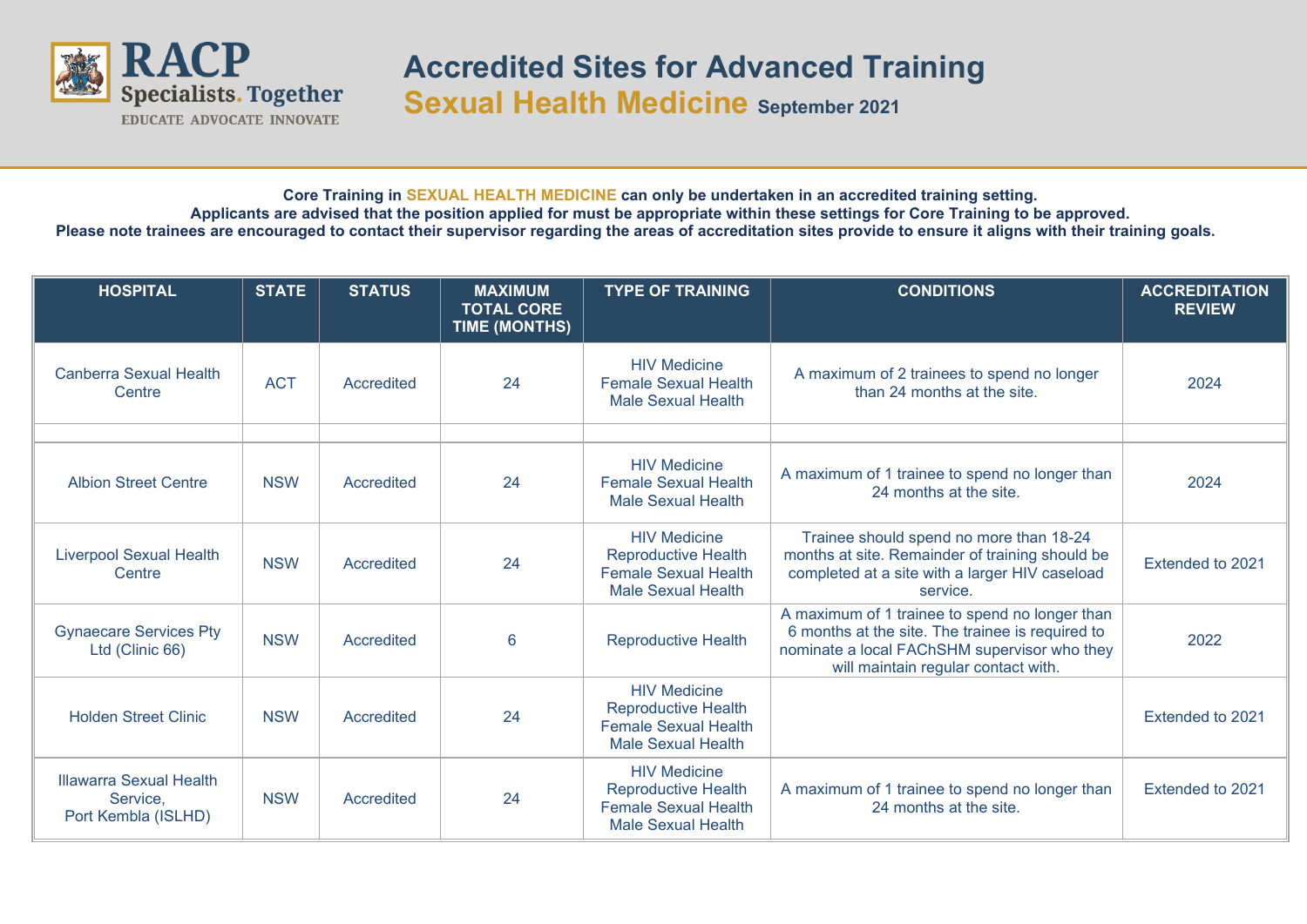| <b>Kirketon Road Centre</b>                                                                                    | <b>NSW</b> | <b>Accredited</b> | 12             | <b>HIV Medicine</b><br><b>Reproductive Health</b><br><b>Female Sexual Health</b><br><b>Male Sexual Health</b> | 1 Advanced Trainee to spend no longer than 12<br>months at the site.                                                                                       | 2021             |
|----------------------------------------------------------------------------------------------------------------|------------|-------------------|----------------|---------------------------------------------------------------------------------------------------------------|------------------------------------------------------------------------------------------------------------------------------------------------------------|------------------|
|                                                                                                                | <b>NSW</b> | Provisional       | 12             | <b>HIV Medicine</b><br><b>Reproductive Health</b><br><b>Female Sexual Health</b><br><b>Male Sexual Health</b> | 1 Advanced Trainee to spend no longer than 12<br>months at the site.                                                                                       | 2021             |
| Nepean and Blue<br><b>Mountains Sexual Health</b><br>and HIV Service                                           | <b>NSW</b> | Accredited        | 24             | <b>HIV Medicine</b><br><b>Female Sexual Health</b><br><b>Male Sexual Health</b>                               | A maximum of 2 trainees to spend no longer<br>than 24 months at the site.                                                                                  | 2023             |
| Northern Sydney<br><b>Sexual Health Service</b><br>(Clinic 16. Royal North<br>Shore Hospital)                  | <b>NSW</b> | <b>Accredited</b> | 24             | <b>HIV Medicine</b><br><b>Female Sexual Health</b><br><b>Male Sexual Health</b>                               | A maximum of 1 trainee to spend no longer than<br>24 months at the site.                                                                                   | 2021             |
|                                                                                                                | <b>NSW</b> | Conditional       | $\overline{2}$ | <b>Reproductive Health</b>                                                                                    | A maximum of 1 trainee to spend no longer than<br>24 months at the site.                                                                                   | 2021             |
| Pacific Clinic, Newcastle<br><b>Sexual Health Services</b>                                                     | <b>NSW</b> | <b>Accredited</b> | 24             | <b>HIV Medicine</b><br><b>Reproductive Health</b><br><b>Female Sexual Health</b><br><b>Male Sexual Health</b> |                                                                                                                                                            | Extended to 2021 |
| Parramatta Sexual Health<br><b>Clinical Services SWAHS</b><br>(Western Sydney Sexual<br><b>Health Service)</b> | <b>NSW</b> | <b>Accredited</b> | 24             | <b>HIV Medicine</b><br><b>Female Sexual Health</b><br><b>Male Sexual Health</b>                               | A maximum of 2.6 trainees to spend no longer<br>than 24 months at the site.                                                                                | 2024             |
| <b>Royal Prince Alfred Sexual</b><br><b>Health Service</b>                                                     | <b>NSW</b> | <b>Accredited</b> | 24             | <b>HIV Medicine</b><br><b>Female Sexual Health</b><br><b>Male Sexual Health</b>                               |                                                                                                                                                            | Extended to 2021 |
| <b>Sydney Sexual Health</b><br>Centre                                                                          | <b>NSW</b> | <b>Accredited</b> | 24             | <b>HIV Medicine</b><br><b>Reproductive Health</b><br><b>Female Sexual Health</b><br><b>Male Sexual Health</b> |                                                                                                                                                            | Extended to 2021 |
| <b>Taylor Square Private</b><br><b>Clinic</b>                                                                  | <b>NSW</b> | Conditional       | 24             | <b>HIV Medicine</b><br><b>Female Sexual Health</b><br><b>Male Sexual Health</b>                               | 2 FTE trainees to spend no longer than 24<br>months at the site.<br>As for all high caseload general practices<br>applying for accreditation, the Training | 2021             |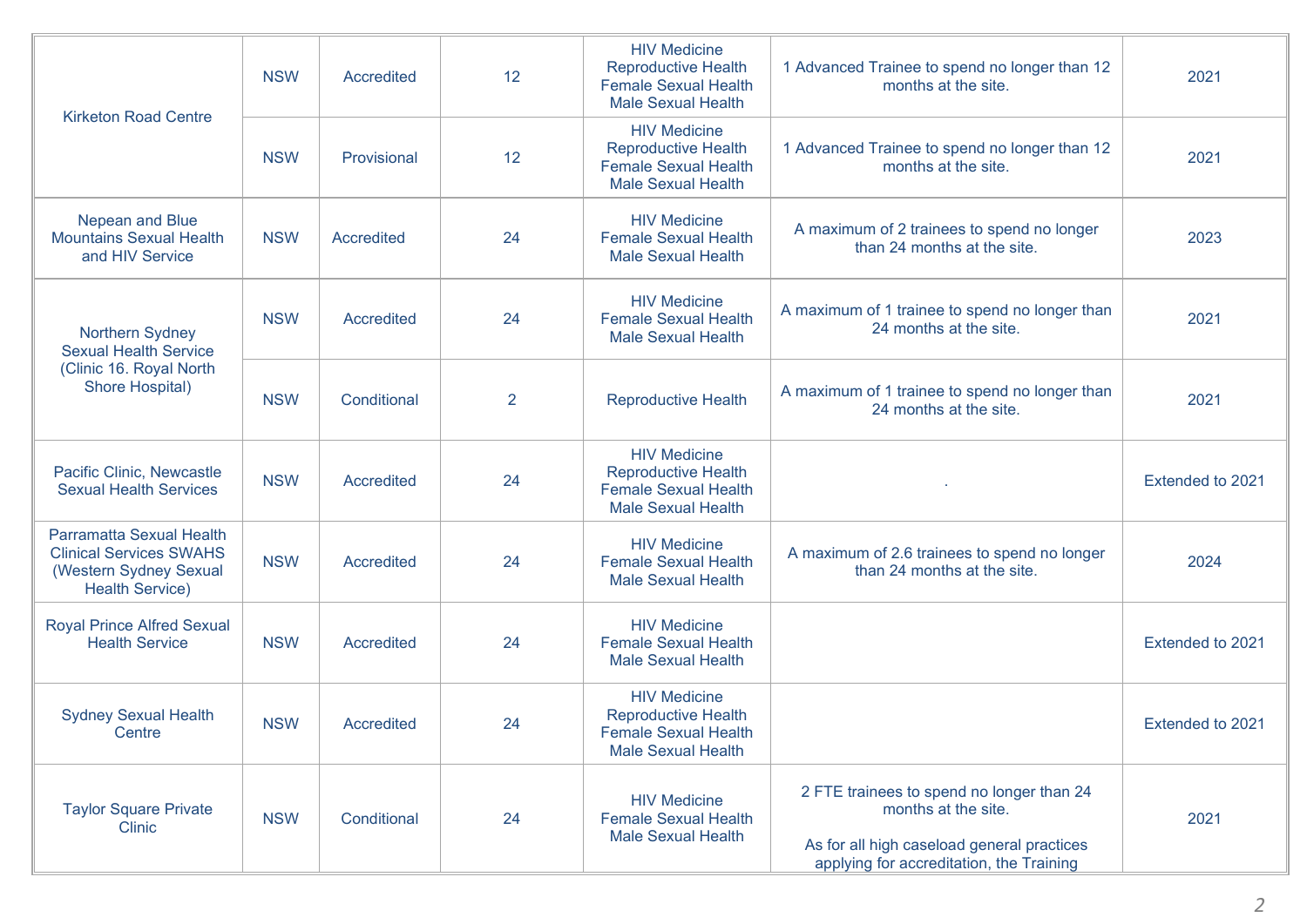|                                                 |            |            |    |                                                                                                               | Committee has previously determined that no<br>more than 80% of cases seen would be directly<br>relevant to training in Sexual Health Medicine<br>hence, accreditation and approval for such<br>practices would be reflected in this. Thus, Taylor<br>Square Private Clinic has been accredited as<br>such. |                  |
|-------------------------------------------------|------------|------------|----|---------------------------------------------------------------------------------------------------------------|-------------------------------------------------------------------------------------------------------------------------------------------------------------------------------------------------------------------------------------------------------------------------------------------------------------|------------------|
| <b>Family Planning NSW</b>                      | <b>NSW</b> | Accredited | 12 | <b>Reproductive Health</b><br><b>Female Sexual Health</b><br><b>Male Sexual Health</b>                        | 1 FTE trainee (possibly 2 if supervision could be<br>provided over several sites) to spend no longer<br>than 12 months at site. The accreditation of<br>Family Planning NSW includes linked sites such<br>as Ashfield, Fairfield, Penrith, Hunter and<br>Dubbo.                                             | 2023             |
| <b>Lismore Sexual Health</b>                    | <b>NSW</b> | Accredited | 24 | <b>HIV Medicine</b><br><b>Female Sexual Health</b><br><b>Male Sexual Health</b>                               | A maximum of 2 trainees to spend no longer<br>than 24 months at the site.                                                                                                                                                                                                                                   | 2023             |
|                                                 |            |            |    |                                                                                                               |                                                                                                                                                                                                                                                                                                             |                  |
| Clinic 34, Darwin                               | <b>NT</b>  | Accredited | 24 | <b>HIV Medicine</b><br><b>Female Sexual Health</b><br><b>Male Sexual Health</b>                               | 1 trainee permitted for a maximum 24 months                                                                                                                                                                                                                                                                 | Extended to 2021 |
|                                                 |            |            |    |                                                                                                               |                                                                                                                                                                                                                                                                                                             |                  |
| <b>Auckland Sexual Health</b><br><b>Service</b> | <b>NZ</b>  | Accredited | 24 | <b>HIV Medicine</b><br><b>Female Sexual Health</b><br><b>Male Sexual Health</b>                               | A maximum of 2 FTE trainees at Auckland<br>Sexual Health Service, 1 FTE trainee at the<br>Pohutukawa Sexual Assault Service. Maximum<br>training at Auckland Sexual Health Service is 24<br>months. Maximum training at Pohutukawa<br>Sexual Assault Service is 3 months.                                   | 2023             |
| <b>Christchurch Sexual Health</b>               | <b>NZ</b>  | Accredited | 24 | <b>HIV Medicine</b><br><b>Female Sexual Health</b><br><b>Male Sexual Health</b>                               |                                                                                                                                                                                                                                                                                                             | 2021             |
| <b>Hamilton Sexual Health</b><br><b>Service</b> | <b>NZ</b>  | Accredited | 24 | <b>HIV Medicine</b><br><b>Reproductive Health</b><br><b>Female Sexual Health</b><br><b>Male Sexual Health</b> | 1 trainee to spend no more than 24 months at<br>site.                                                                                                                                                                                                                                                       | 2023             |
| <b>Wellington Sexual Health</b><br>Service      | <b>NZ</b>  | Accredited | 24 | <b>Female Sexual Health</b><br><b>Male Sexual Health</b>                                                      |                                                                                                                                                                                                                                                                                                             | 2021             |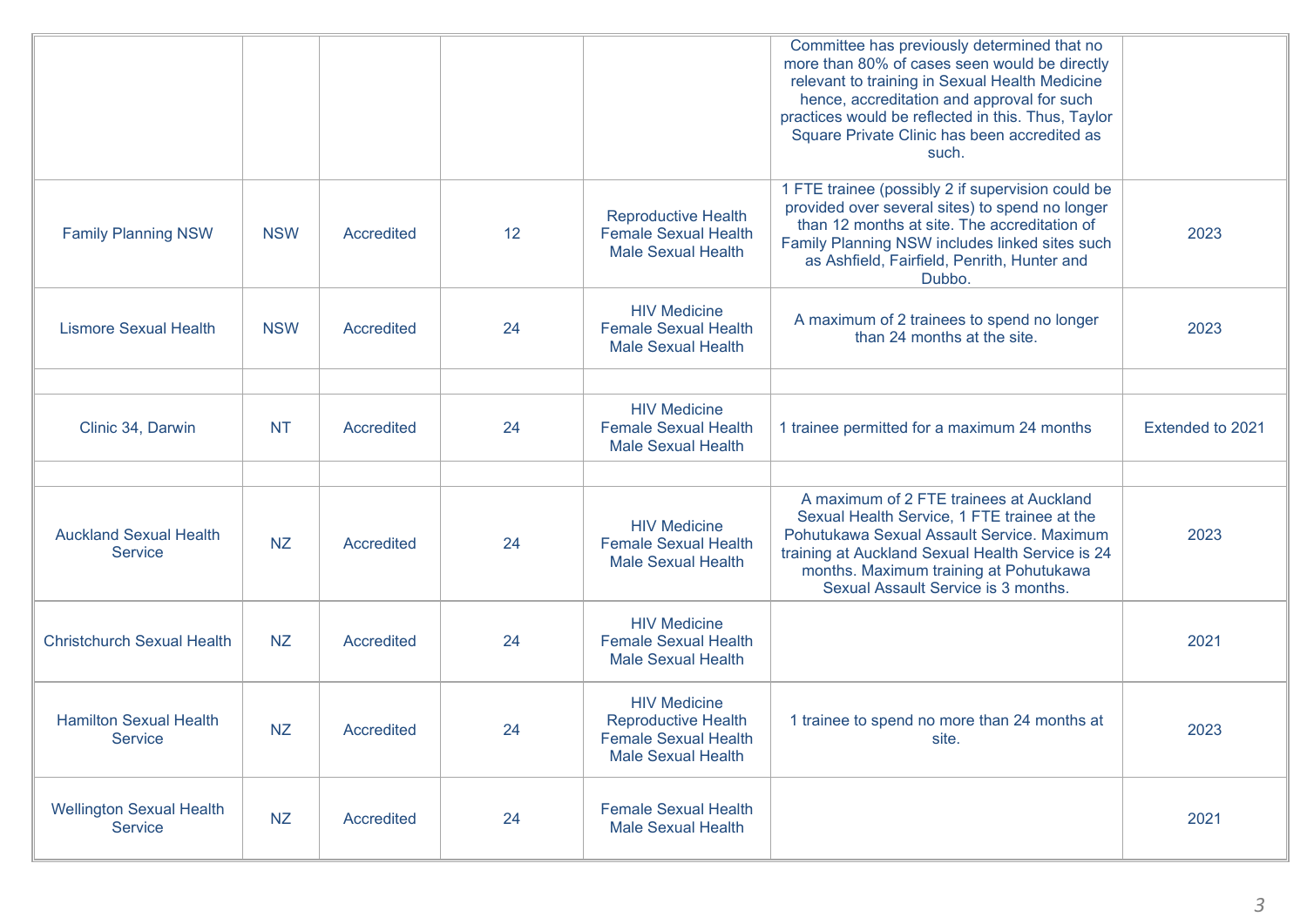| <b>Palmerston North Sexual</b><br><b>Health Service</b>       | <b>NZ</b>  | <b>Accredited</b> | 6  | <b>HIV Medicine</b>                                                                                           | 1 trainee to spend no more than 6 months at the<br>site.                                                          | 2024                                |
|---------------------------------------------------------------|------------|-------------------|----|---------------------------------------------------------------------------------------------------------------|-------------------------------------------------------------------------------------------------------------------|-------------------------------------|
| <b>Wellington Family Planning</b>                             | <b>NZ</b>  | Accredited        | 6  | <b>Reproductive Health</b>                                                                                    | 1 trainee to spend no more than 6 months in<br>Reproductive Health. Supervision to be<br>administered by FAChSHM. | 2023                                |
|                                                               |            |                   |    |                                                                                                               |                                                                                                                   |                                     |
| <b>Brisbane Sexual Health &amp;</b><br><b>HIV Service</b>     | <b>QLD</b> | Conditional       | 24 | <b>HIV Medicine</b><br><b>Female Sexual Health</b><br><b>Male Sexual Health</b>                               | A maximum of 1 trainee to spend no longer than<br>24 months at the site.                                          | Accredited up to 31<br>January 2022 |
| Dolls House,<br><b>Cairns Sexual Health</b><br><b>Service</b> | <b>QLD</b> | Accredited        | 24 | <b>HIV Medicine</b><br><b>Reproductive Health</b><br><b>Female Sexual Health</b><br><b>Male Sexual Health</b> |                                                                                                                   | Extended to 2021                    |
| <b>Gold Coast Sexual Health</b><br><b>Clinic</b>              | <b>QLD</b> | Accredited        | 24 | <b>HIV Medicine</b><br><b>Female Sexual Health</b><br><b>Male Sexual Health</b>                               | A maximum of 2 trainees to spend no longer<br>than 24 months at the site.                                         | 2023                                |
|                                                               |            |                   |    |                                                                                                               |                                                                                                                   |                                     |
| <b>Adelaide Sexual Health</b><br>Centre                       | <b>SA</b>  | Conditional       | 24 | <b>HIV Medicine</b><br><b>Female Sexual Health</b><br><b>Male Sexual Health</b>                               | A maximum of 2 trainees to spend no longer<br>than 24 months at the site.                                         | Extended to 2021                    |
| Shine, SA                                                     | <b>SA</b>  | <b>Accredited</b> | 24 | <b>HIV Medicine</b><br><b>Reproductive Health</b><br><b>Female Sexual Health</b><br><b>Male Sexual Health</b> | A maximum of 1 trainee to spend no longer than<br>24 months at the site.                                          | 2024                                |
| <b>O'Brien Street Practice</b>                                | <b>SA</b>  | <b>Accredited</b> | 24 | <b>HIV Medicine</b><br><b>Female Sexual Health</b><br><b>Male Sexual Health</b>                               | A maximum of 1 trainee to spend no longer than<br>24 months at the site.                                          | 2024                                |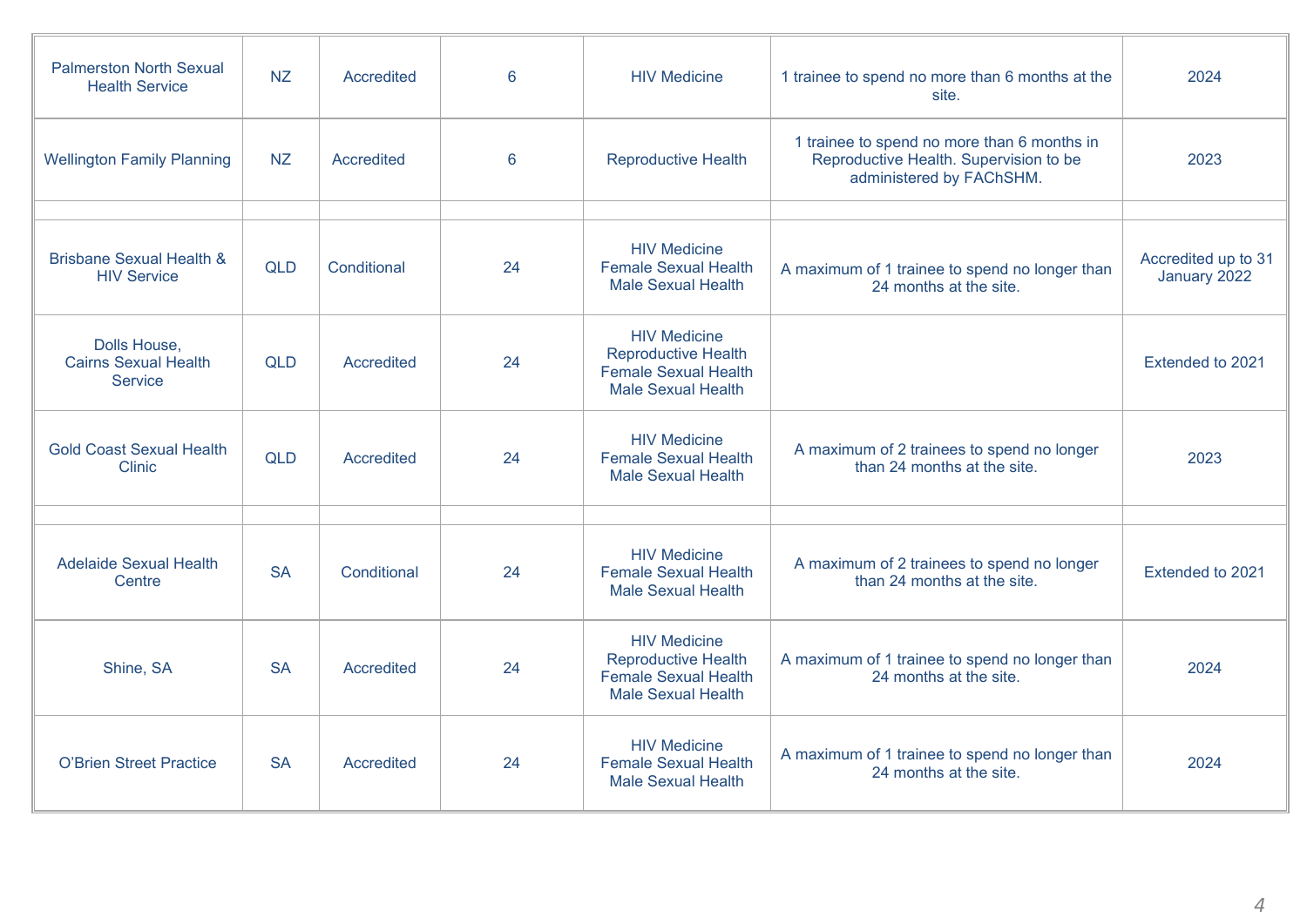| Yarrow Place Rape and<br><b>Sexual Assault Service</b> | <b>SA</b>  | Accredited | 6  | <b>Sexual Assault</b>                                                                  | A maximum of 1 trainee to spend no longer than<br>6 months at the site.                                                                                                                                                                                                                                                                                                                                                                                                                           | 2024             |
|--------------------------------------------------------|------------|------------|----|----------------------------------------------------------------------------------------|---------------------------------------------------------------------------------------------------------------------------------------------------------------------------------------------------------------------------------------------------------------------------------------------------------------------------------------------------------------------------------------------------------------------------------------------------------------------------------------------------|------------------|
|                                                        |            |            |    |                                                                                        |                                                                                                                                                                                                                                                                                                                                                                                                                                                                                                   |                  |
| <b>Tasmania Sexual Health</b><br><b>Service</b>        | <b>TAS</b> | Accredited | 24 | <b>HIV Medicine</b><br><b>Female Sexual Health</b><br><b>Male Sexual Health</b>        | 2 trainees to ideally undertake 6-12 months<br>training in a service outside Tasmania for<br>exposure to a different clinical environment.                                                                                                                                                                                                                                                                                                                                                        | 2022             |
| <b>Family Planning</b><br><b>Tasmania</b>              | <b>TAS</b> | Accredited | 6  | <b>Reproductive Health</b>                                                             | A maximum of 1 trainee to spend no longer than<br>6 months at the site.                                                                                                                                                                                                                                                                                                                                                                                                                           | 2022             |
|                                                        |            |            |    |                                                                                        |                                                                                                                                                                                                                                                                                                                                                                                                                                                                                                   |                  |
| The Action Centre (Family<br><b>Planning Victoria)</b> | <b>VIC</b> | Accredited | 12 | <b>Reproductive Health</b><br><b>Female Sexual Health</b><br><b>Male Sexual Health</b> | Accreditation at this site is ideally suited to the<br>trainee working on the same days as the<br>employed Chapter Fellow, which currently is<br>0.4FTE. Alternatively, an experienced<br>practitioner at the site can provide on-site<br>supervision and support and the Sexual Health<br>Fellow then provides follow-up specific<br>supervision and review of cases. The trainee<br>would be expected to prioritise training in HIV<br>and MSM STI medicine at another site during<br>training. | Extended to 2021 |
| <b>Box Hill Family Planning</b>                        | <b>VIC</b> | Accredited | 6  | <b>Reproductive Health</b>                                                             | A maximum of 1 trainee to complete no more<br>than 6 months at the site.                                                                                                                                                                                                                                                                                                                                                                                                                          | 2023             |
| <b>Centre Clinic</b>                                   | <b>VIC</b> | Accredited | 24 | <b>HIV Medicine</b><br><b>Female Sexual Health</b><br><b>Male Sexual Health</b>        |                                                                                                                                                                                                                                                                                                                                                                                                                                                                                                   | Extended to 2021 |
| Northside Clinic Victoria                              | <b>VIC</b> | Accredited | 24 | <b>HIV Medicine</b><br><b>Reproductive Health</b>                                      | A maximum of 2 trainees at 0.8 FTE. Please<br>note the trainees must have an offsite supervisor<br>who is a Fellow of the Chapter of Sexual Health<br>Medicine and who can meet regularly with the<br>trainee during their time at your clinic, if a Fellow<br>is not available onsite.                                                                                                                                                                                                           | 2023             |